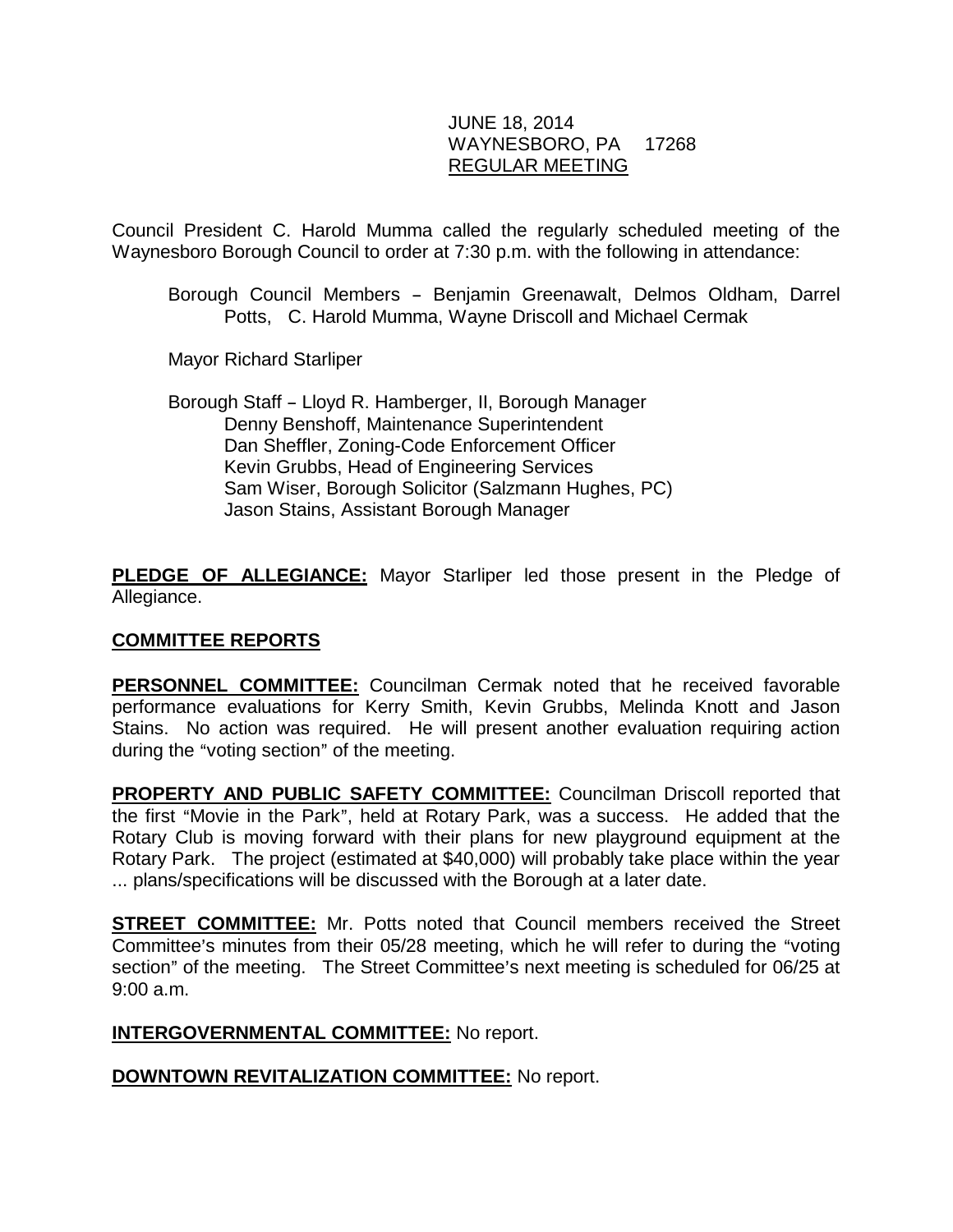### **FINANCE COMMITTEE:** No report.

MAYOR'S REPORT: The Mayor's Report was as follows -

"On May  $26<sup>th</sup>$ , I participated in the  $30<sup>th</sup>$  of May parade and was also part of the memorial ceremony at Memorial Park. My thanks to the Combined Veterans Council, in particular Kathy Shaffer, for her hard work.

On May  $28^{th}$ , I was part of the eighth grade's Adventure in Learning Program. This makes the fifth time I have participated in this program.

On May  $29<sup>th</sup>$ , as a member of the Board of Directors of the WBFA, I awarded five (5) seniors with awards totaling \$10,000. Our best to all seniors.

On May 30<sup>th</sup>, I was honored to present to Blake Edward Frain, a certificate of achievement for his Eagle Scout award.

On June 4<sup>th</sup>, I attended the Leadership Launch for the Project Big Love, 2014 Project.

On June 6<sup>th</sup>, I attended the Franklin County Visitors' Bureau's Open House at their new location in Chambersburg.

On June 10<sup>th</sup>, Kevin Grubbs hosted a meeting for the Summer Jubilee at Borough Hall. Thanks for arranging this meeting.

On June 11<sup>th</sup>, I attended the Asset Building Luncheon - Part 2, in reference to poverty's impact on communities.

On June 13<sup>th</sup>, I attended the TGIF Breakfast for the overview of the Franklin County Foundation Services Program.

Also, as a former member, past President, Zone and Regional Chairman of Waynesboro Lions and District 14-T, along with President Mumma, who was all of the above plus District Governor, our congratulations to Lion Ed Miller for receiving the Lion of PA Fellowship Award."

**SOLICITOR'S REPORT:** Solicitor Wiser reported that the Borough Code was amended significantly in 2012, and has since been recodified. He will provide the Borough with appropriate electronic links (when available).

**EXECUTIVE SESSION:** Mr. Wiser noted that he has several issues to be discussed with Council during an executive session - personnel matters regarding uniformed employees, potential litigation regarding residential developments and potential litigation regarding code enforcement matters. Council adjourned to executive session at 7:36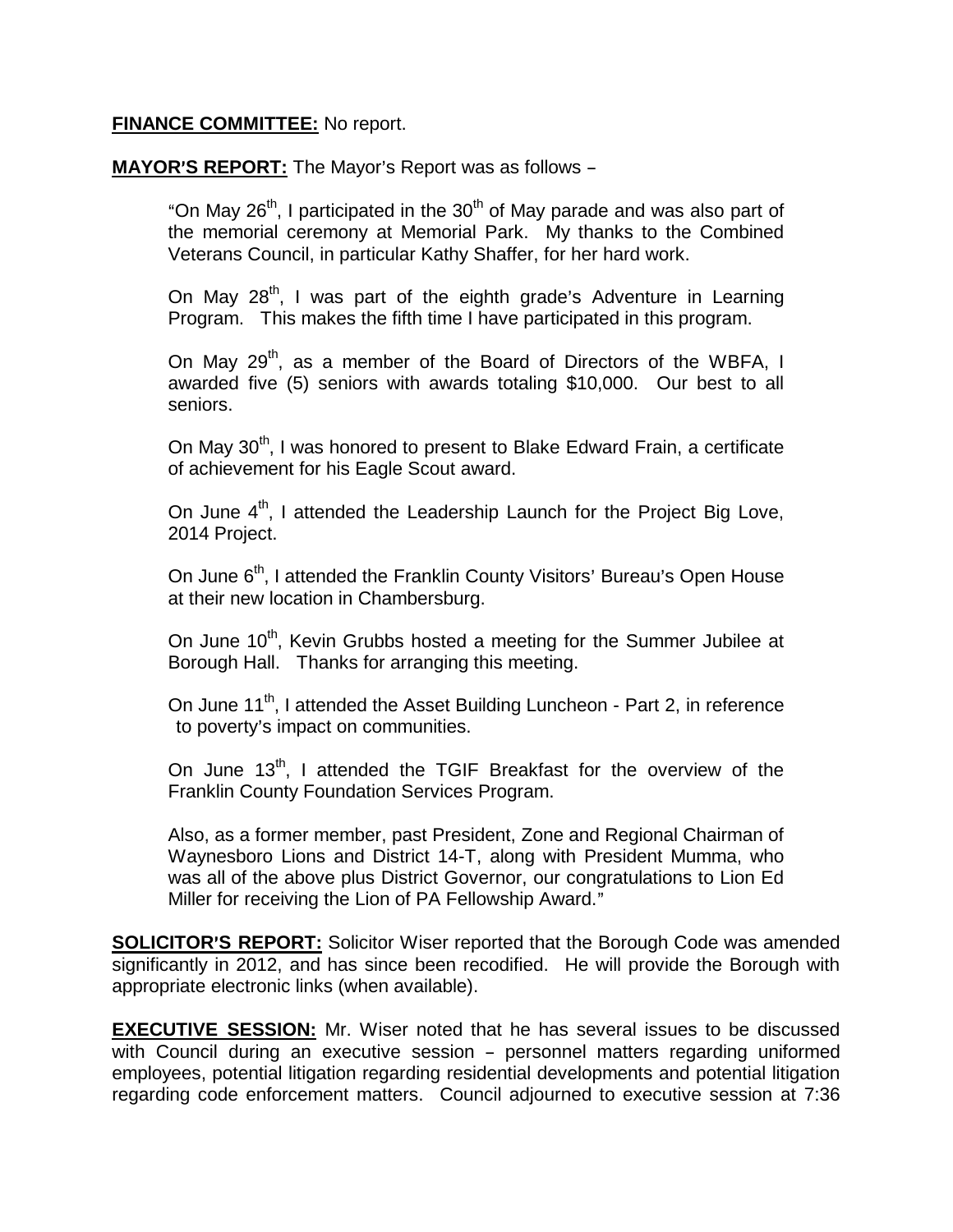p.m. and returned to regular session at 8:56 p.m.

# **PUBLIC COMMENT - ITEMS ON AGENDA:** None.

**VOTING ON ITEMS FROM COMMITTEE REPORTS:** Councilman Cermak made a motion to grant a step increase for Richard Doll to salary level 6C. Councilman Greenawalt seconded; the motion passed unanimously.

Councilman Potts referred to page 2 of the Street Committee minutes regarding a stop sign at Northside Pool. It was suggested that a modification is needed to the stop sign at the upper parking lot exiting onto Brown Street. The staff was directed to correct that issue.

Councilman Potts referred to page 3 of the Street Committee minutes regarding skateboarding signs in the Downtown Business District. The Street Committee is recommending that Ordinance No. 949 be amended to add bicycles and self-propelled or motorized scooters (unless used for medical purposes). Councilman Potts made a motion to authorize the staff to take appropriate actions to amend the ordinance. Councilman Cermak seconded; the motion passed unanimously. Kevin Grubbs noted that the signs should be installed at every main intersection, which will be reviewed/discussed at the Street Committee's next meeting.

**CONSIDER APPROVAL OF CONSENT AGENDA:** Councilman Greenawalt made a motion to approve the Consent Agenda, as presented. Councilman Potts seconded; the motion passed 5-0 (Councilman Oldham abstained).

#### **RESOLUTION FOR COUNCIL MEETING OF June 18, 2014** *<u>"CONSENT AGENDA"</u>*

**WHEREAS,** the Mayor and Borough Council have either previously discussed or considers certain agenda items to be of a routine nature; and

**WHEREAS,** items of the nature noted in the paragraph above generally meet with the consensus approval of the Mayor and Borough Council.

**NOW, THEREFORE,** on motion of Councilman \_\_\_\_\_\_\_\_\_\_\_\_\_\_\_, seconded by Councilman  $\Box$ , by a vote of  $\Box$   $\Box$ , it was resolved that the following items are approved by the Mayor and Borough Council:

#### **Award of Contracts:** N/A.

#### **Routine:**

- 1. Approval of minutes May 7, 2014 (regular meeting)
- 2. Accept reports of the Code Enforcement Officer, Police Chief and Fire Chief May, 2014.
- 3. Pay Bills Voucher Lists dated 05/28, 06/03, 06/10, 06/13 and 06/18 (and any others following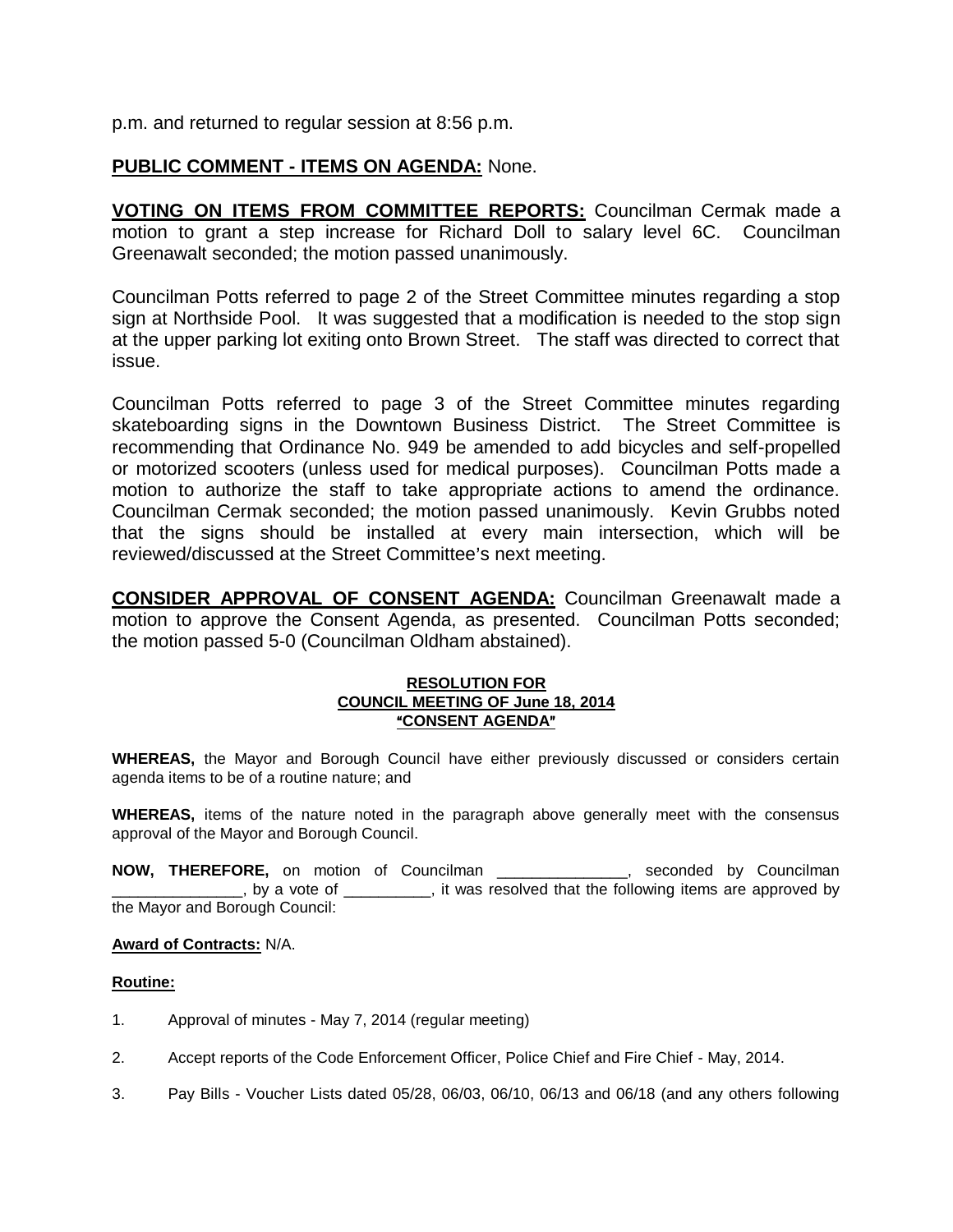preparation of this agenda)

**Previously Discussed:** N/A.

**UNFINISHED BUSINESS**

**CONSIDER ORDINANCES FOR ADOPTION:** Jason Stains noted that the following three (3) ordinances were discussed at Council's last meeting. They have been duly advertised and are before Council tonight for consideration.

1. **Amendment to Ordinance No. 1118 (International Property Maintenance Code 2012) re: Tickets for Violation -** Councilman Greenawalt made a motion for approval. Councilman Oldham seconded; the motion passed unanimously.

# ORDINANCE NO.

AN ORDINANCE AMENDING ORDINANCE NO. 1118 OF THE BOROUGH OF WAYNESBORO, ADOPTING THE INTERNATIONAL PROPERTY MAINTENANCE CODE 2012 AS AMENDED TO ENSURE THAT STRUCTURES ARE SAFE, SANITARY, AND FIT FOR OCCUPATION AND USE, AND THE PENALTY PROVISIONS FOR VIOLATIONS OF SAID ORDINANCE.

Complete copy on file at Borough Hall.

2. **Amendment to Ordinance No. 1088 (Grass and Weeds) re: Tickets for Violation -** Councilman Greenawalt made a motion for approval. Councilman Cermak seconded; the motion passed unanimously.

# ORDINANCE NO.

AAN ORDINANCE AMENDING ORDINANCE NO. 1088 OF THE BOROUGH OF WAYNESBORO, DECLARING GRASS OR WEEDS GREATER THAN TEN (10) INCHES IN HEIGHT TO BE A NUISANCE, PROVIDING FOR ABATEMENT OF NUISANCE, PROVIDING PENALTIES.

Complete copy on file at Borough Hall.

3. **Providing for Interest on Municipal Claims/Liens -** Councilman Greenawalt made a motion for approval. Councilman Oldham seconded; the motion passed unanimously.

# ORDINANCE NO.

AN ORDINANCE PROVIDING FOR INTEREST ON MUNICIPAL CLAIMS AS PROVIDED FOR IN THE MUNICIPAL CLAIMS AND TAX LIENS LAW AND THE MAXIMUM LAWFUL INTEREST RATE.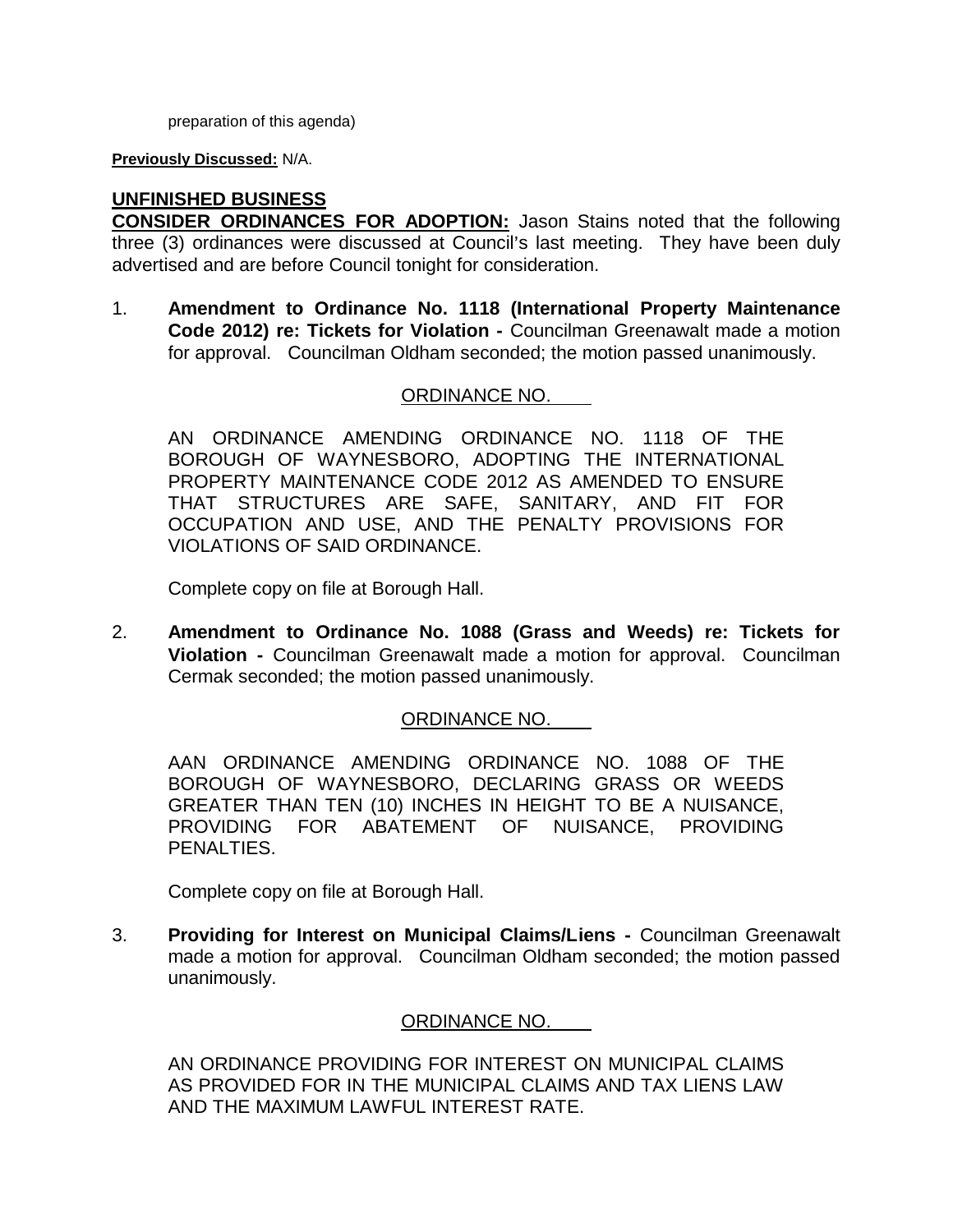Complete copy on file at Borough Hall.

### **NEW BUSINESS**

**EXECUTE AGREEMENTS FOR HOSPITAL GRANT: Jason Stains noted that, at their** meeting on 01/06/2014, Borough Council agreed to sponsor and submit the application for a \$2.5 million Redevelopment Assistance Capital Program (RACP) grant on behalf of the Waynesboro Hospital/Summit Health for construction and acquisition of property for their proposed Medical Office Building. A "Host Municipality and Cooperation Agreement" between the Borough and Waynesboro Hospital was presented for execution, which is in addition to the Developer's Agreement executed previously. Councilman Greenawalt made a motion to authorize the Council President to execute the appropriate documents, as presented. Councilman Cermak seconded; the motion passed unanimously.

**PUBLIC COMMENT - NON-AGENDA ITEMS:** Craig Mahrle, 84 W. Gay Street, requested that Council reconsider their decision regarding sewer service at the former Biser's Furniture Store, and asked if he could provide a document for their review. Solicitor Wiser noted that this is a current code enforcement issue for which the Zoning Officer has rendered a determination. Council cannot overturn the Zoning Officer's determination - the Zoning Hearing Board has exclusive jurisdiction to do that. Information can be provided to Council, but they will not be taking any action on this matter. Mr. Mahrle stated that the matter was not on the agenda when Council took action on it; and Mr. Wiser countered that Council can take action on any item that comes before them at a duly advertised public meeting. He added that the agenda is a guide for the business that Council is aware of, but they can address any other business which arises at that time also. Mr. Mahrle provided the document to Council and highlighted several details. He stated his opinion that the new tenant does not represent a change in the occupancy classification or occupancy load, and there would be no greater potential for problems with the new tenant than with the previous tenant.

# **FOR INFORMATION ONLY**

**HOUSING BLIGHT ISSUES:** Jason Stains reported that, over the course of the last few years, there has been a significant increase in property maintenance code violations and nuisance issues in the Borough. These violations not only decrease property value and detract from the character of our neighborhoods, but present a safety issue that is not acceptable within the Borough. Though the Borough's resources are limited, they will be prioritizing code enforcement efforts (based on chronic violations and public safety concerns) and will use all methods available to require compliance. He encouraged the public to report their concerns about properties as soon as possible, so that they can focus efforts on those properties as well.

Solicitor Wiser asked that Council authorize him to file the necessary paperwork to address a code violation issue and remove minors from a harmful situation, as deemed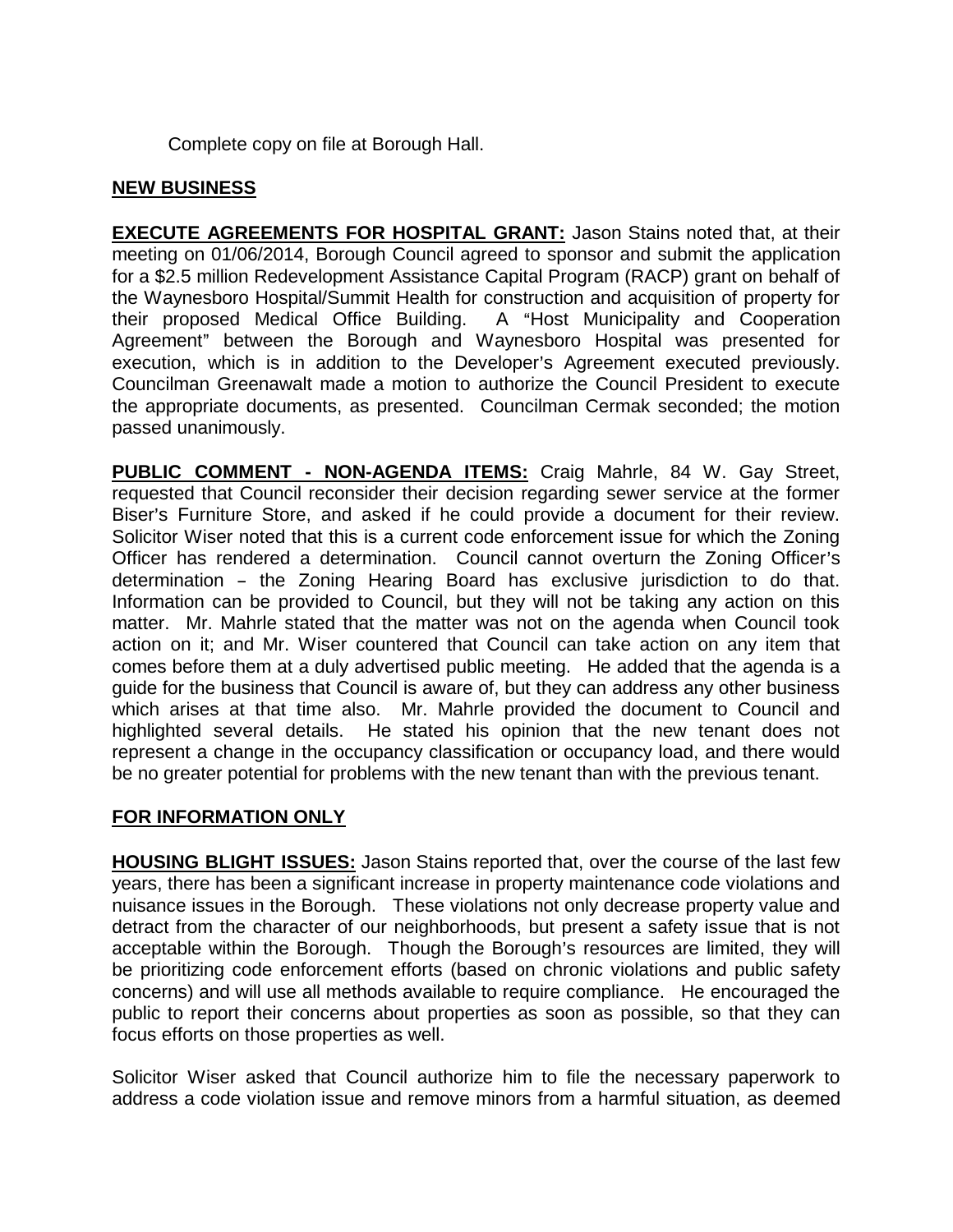necessary by the Council President, Borough Manager and Borough Solicitor. Councilman Oldham made a motion as such. Councilman Greenawalt seconded; the motion passed unanimously.

Solicitor Wiser asked that Council authorize the Council President to execute an agreement with a uniformed employee. Councilman Cermak made a motion as such. Councilman Greenawalt seconded; the motion passed unanimously.

Solicitor Wiser asked that Council authorize the Council President to execute a developer's agreement with Gemcraft in a form satisfactory to the Council President, Borough Manager and Borough Solicitor. Councilman Greenawalt made a motion as such. Councilman Cermak seconded; the motion passed unanimously.

**INVITATION TO RIBBON CUTTING CEREMONY FOR NICKSON W. OYER CONFERENCE ROOM AT GOLD**=**S GYM PLAZA (JUNE 19, 2014):** Council members were invited to a ribbon cutting ceremony at the Chamber's new office (and dedication of the Nickson W. Oyer Conference Room) on 06/19 from 5:00 to 7:00 p.m.

**INVITATION TO SUMMER FESTIVAL EVENT AT CHURCH OF GOD AND SAINTS OF CHRIST (JUNE 22, 2014):** Council members were advised of (and invited to) a community Summer Festival event at the Church of God and Saints of Christ church on 06/09 from 12:00 to 3:00 p.m.

**INVITATION TO GRAND OPENING RECEPTION IN DESTINATION ARTS! GALLERY 50 (JUNE 27, 2014):** Council members were invited to a Grand Opening Reception for Summer Destination ARTS! in Gallery 50 on 06/27 at 5:00 p.m.

Council was reminded of MSW's upcoming Car Show on 06/21. Main Street will be closed for the event.

It was noted that a joint meeting between Waynesboro Borough Council and the Washington Township Supervisors has been scheduled for 06/26 at 6:00 p.m. at the Parlor House. Discussion will be held on items of mutual interest, but no action will be taken during the advertised meeting. Council members were asked to provide agenda items for discussion to Jason Stains by Monday morning.

Jason Stains noted that the Civil Service Commission has completed their testing for Fire Apparatus Driver, and an Official Register of eligibles (dated 06/11/2014) was included with Council's meeting packets.

**COUNCIL AND STAFF COMMENTS:** "With mixed emotion and sadness", Councilman Wayne Driscoll resigned from Council, effective 07/15. He stated that he will no longer be a resident of the first ward, but enjoyed serving on Council for the past five (5) years, and will remain an active member of the community. Councilman Greenawalt made a motion to accept Mr. Driscoll's resignation, as presented. Councilman Oldham seconded; the motion passed unanimously.